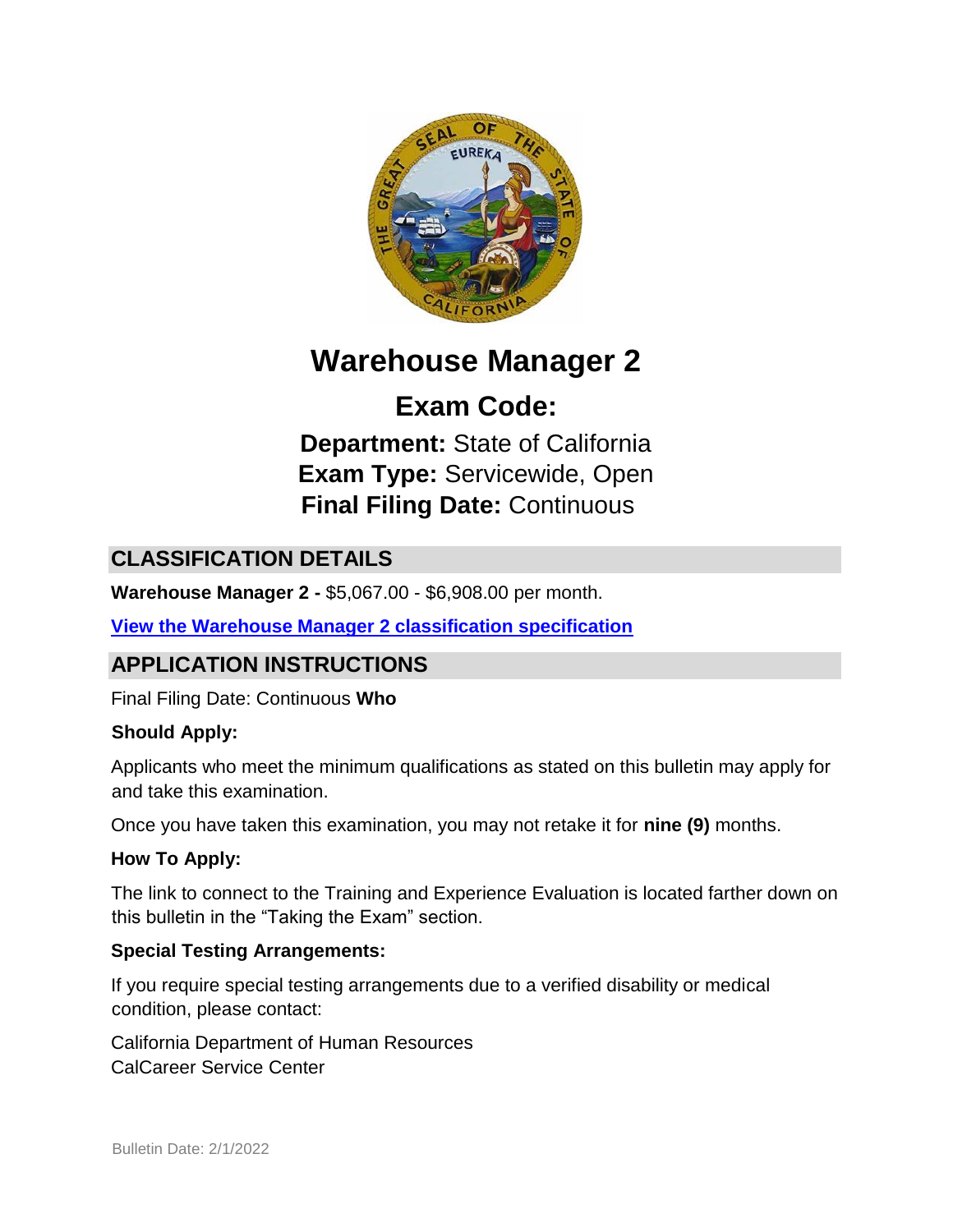1810 16<sup>th</sup> Street Sacramento, CA 95814 Phone: (866) 844-8671 Email: CalCareer@CalHR.CA.GOV

California Relay Service: 7-1-1 (TTY and voice)

TTY is a Telecommunications Device for the Deaf, and is reachable only from phones equipped with a TTY Device

## **MINIMUM QUALIFICATIONS**

All applicants must meet the education and/or experience requirements as stated on this exam bulletin to be accepted into the examination. Part-time or full-time jobs, regardless of whether paid or volunteer positions, and inside or outside California state service will count toward experience.

#### **Warehouse Manager 2**

#### **Either 1**

One year of experience performing the duties equivalent in level to a Materials and Stores Supervisor in California state service. **Or** 

Two years of experience performing the duties of a Materials and Stores Specialist in California state service.

#### **Or 2**

Three years of experience in a storeroom or warehouse which must have included or been supplemented by one year of responsible supervisory or technical experience related to reordering, storing, distributing, or controlling the inventory of a wide variety of materials for a large organization. (Experience in California state service applied toward the supervisory requirement must include at least one year in a class at a level of responsibility equivalent to that of Materials and Stores Supervisor.)

## **POSITION DESCRIPTION**

#### **Warehouse Manager 2**

This is the second level of full supervision in this series whose scope of responsibility is statewide or agency wide. Incumbents plan, organize and direct the operation of one of the largest and unusually complex complete redistribution or point-of-use warehousing functions in State service which includes multiple warehouses. Incumbents typically supervise a large staff of at least eight assistants including subordinate Materials and Stores Supervisors. At this level, incumbents are primarily involved in the resolution of warehousing problems and coordination of multiple warehousing functions.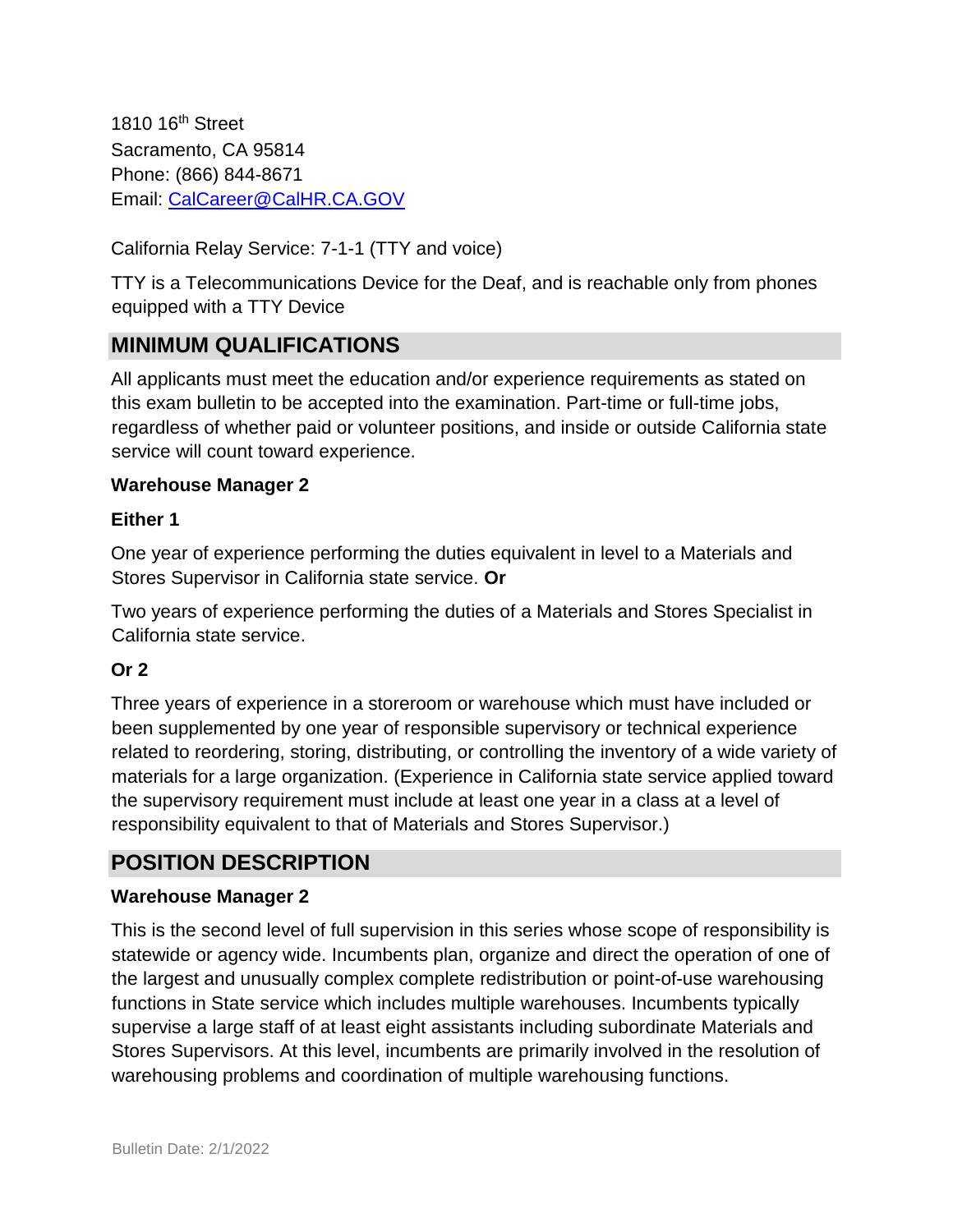## **EXAMINATION SCOPE**

This examination consists of the following components:

#### **Training and Experience Evaluation –** Weighted 100% of the final score.

The examination will consists solely of a **Training and Experience Evaluation.** To obtain a position on the eligible list, a minimum score of 70% must be received. Applicants will receive their score upon completion of the Training and Experience Evaluation process.

In addition to evaluating applicants' relative knowledge, skills, and ability, as demonstrated by quality and breadth of education and/or experience, emphasis in each exam component will be measuring competitively, relative job demands, each applicant's:

#### **Knowledge of:**

- 1. Modern warehousing methods and practices, including the keeping of, receiving,
- 1. shipping, and inventory records.
- 2. Freight rates and classifications.
- 3. Office of Procurement specifications.
- 4. Regulations involved with consolidated freight shipments, stock array systems.
- 5. Freight claim procedure.
- 6. Inventory and quality control.
- 7. Operation of motorized material handling equipment.
- 8. Department's Affirmative Action Program objectives.
- 9. A manager's role in the Affirmative Action Program and the processes available meet affirmative action objectives.
- 10.Warehouse management principles and procedures.
- 11.Methods of packing and shipping a wide variety of commodities.
- 12.Inventory control and statistical forecasting techniques.
- 13.Work standards development.
- 14.Cost-centered warehousing techniques.
- 15.Proper methods of storing supplies requiring both normal and special storekeeping practices.
- 16.Principles of personnel management and supervision.
- 17.Principles of governmental budgeting.

#### **Ability to:**

- 1. Read and write English at a level required for successful job performance.
- 2. Perform heavy physical labor.
- 3. Operate motorized material handling equipment.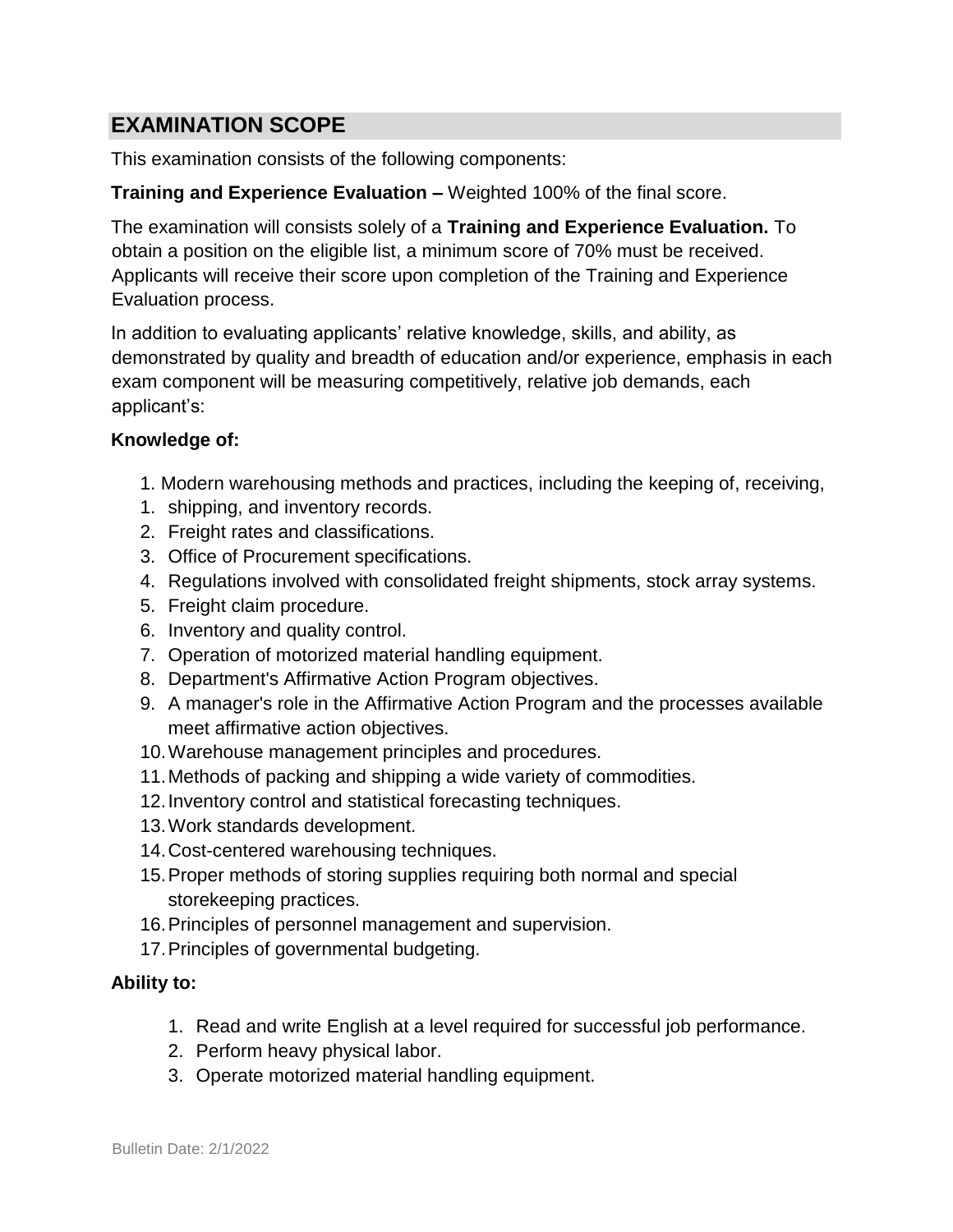- 4. Estimate possible future demands of various supplies based upon past needs.
- 5. Work independently.
- 6. Work and communicate effectively with those contacted in the work.
- 7. Direct the work of others.
- 8. Keep accurate records and prepare reports of work done.
- 9. Analyze situations accurately and take effective action.
- 10.Determine whether incoming supplies meet the standards set up in the Office of
- 11.Procurement and agency specifications.
- 12.Supervise the work of a group of assistants.
- 13.Effectively contribute to the department's affirmative action objectives.
- 14.Plan and direct the work of others.
- 15.Meet and deal effectively with those contacted in the course of business.
- 16.Develop a storekeeping activity budget.
- 17.Estimate possible future demands of various supplies based upon past needs.

## **ELIGIBLE LIST INFORMATION**

A servicewide, open eligible list for the **Warehouse Manager 2** classification will be established for the State of California (all State of California departments, statewide).

The names of successful competitors will be merged onto the eligible list in order of final score regardless of exam date. Eligibility expires **twelve (12) months** after it is established. Applicants must then retake the examination to reestablish eligibility. Veterans' Preference will be granted for this examination. In accordance with Government Codes 18973.1 and 18973.5, whenever any veteran, or widow or widower of a veteran achieves a passing score on an open examination, he or she shall be ranked in the top rank of the resulting eligible list.

Veterans status is verified by the California Department of Human Resources (CalHR). Information on this program and [the Veterans' Preference Application](https://www.jobs.ca.gov/CalHRPublic/Landing/Jobs/VeteransInformation.aspx) [\(](https://www.jobs.ca.gov/CalHRPublic/Landing/Jobs/VeteransInformation.aspx)Std. form 1093) is available online**.** Additional information on veteran benefits is available at the Department of Veterans Affairs.

Career Credits will be applied to state employees' final passing score who have obtained permanent civil service status with the state of California.

## **EXAMINATION INFORMATION**

**[Preview of the Warehouse Manager 2](https://jobs.ca.gov/jobsgen/5PB44E.pdf) [Training and Experience Evaluation](https://jobs.ca.gov/jobsgen/5PB44E.pdf)**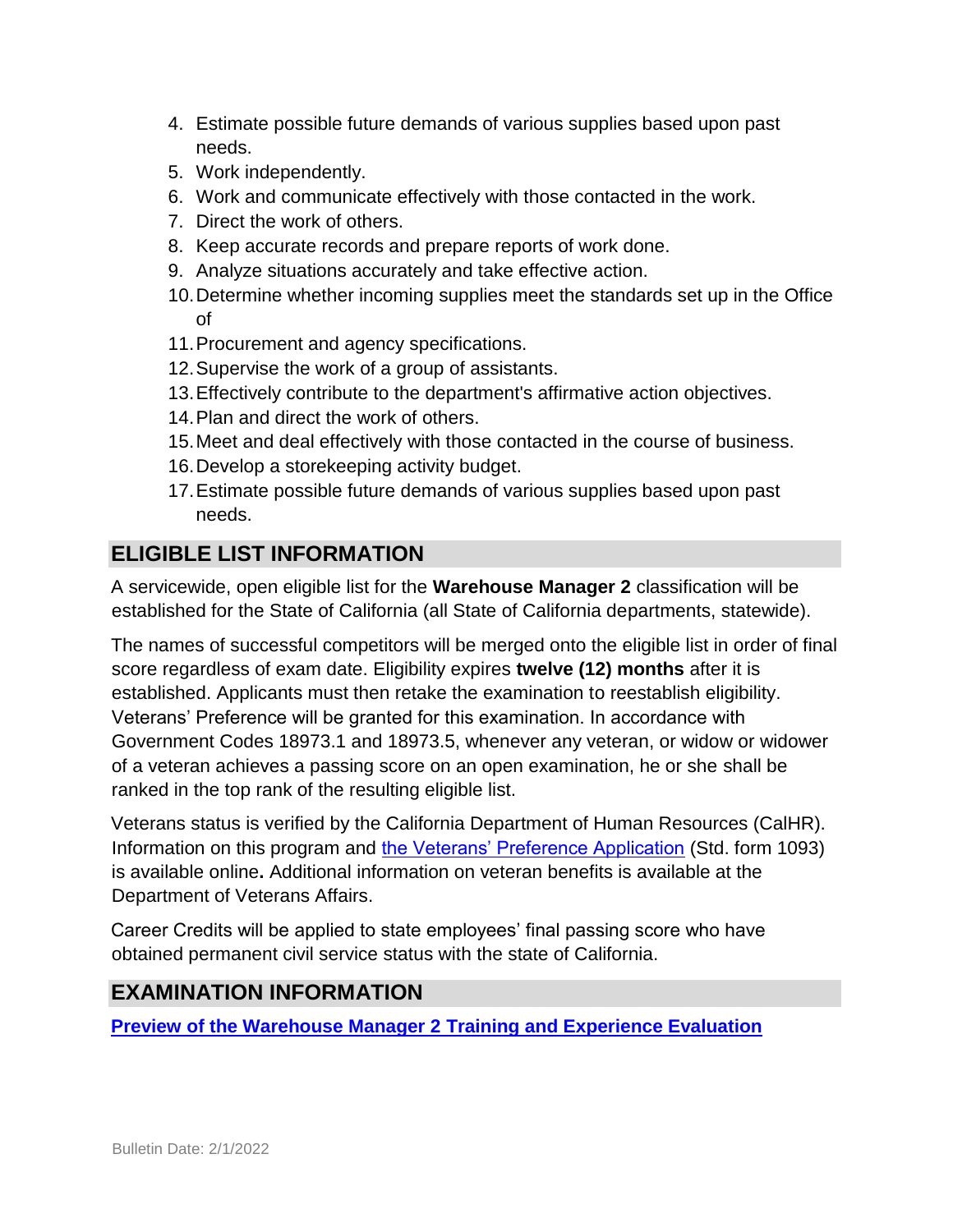## **PREPARING FOR THE EXAMINATION**

Here is a list of suggested resources to have available prior to taking the exam. **Employment History:** Employment dates, job titles, organization names and addresses, names of supervisors or persons who can verify your job responsibilities, and phone numbers of persons listed above.

**Education:** School names and addresses, degrees earned, dates attended, courses taken (verifiable on a transcript), persons or office who can verify education, and phone numbers of persons or offices listed above.

**Training:** Class titles, certifications received, names of persons who can verify your training, and phone numbers of persons listed above.

## **TAKING THE EXAMINATION**

**[Take the](https://jobs.ca.gov/CalHRPublic/Login.aspx?ExamId=5PB44) [Warehouse Manager 2](https://jobs.ca.gov/CalHRPublic/Login.aspx?ExamId=5PB44) [examination](https://jobs.ca.gov/CalHRPublic/Login.aspx?ExamId=5PB44)**

#### **TESTING DEPARTMENTS**

State of California (all State of California departments)

#### **CONTACT INFORMATION**

California Department of Human Resources CalCareer Service Center 1810 16th Street Sacramento, CA 95814 Phone: (866) 844-8671 Email: CalCareer@CalHR.CA.GOV

California Relay Service: 7-1-1 (TTY and voice)

TTY is a Telecommunications Device for the Deaf, and is reachable only from phones equipped with a TTY Device.

#### **EQUAL OPPORTUNITY EMPLOYER**

The State of California is an equal opportunity employer to all, regardless of age, ancestry, color, disability (mental and physical), exercising the right of family care and medical leave, gender, gender expression, gender identity, genetic information, marital status, medical condition, military or veteran status, national origin, political affiliation, race, religious creed, sex (includes pregnancy, childbirth, breastfeeding, and related medical conditions), and sexual orientation.